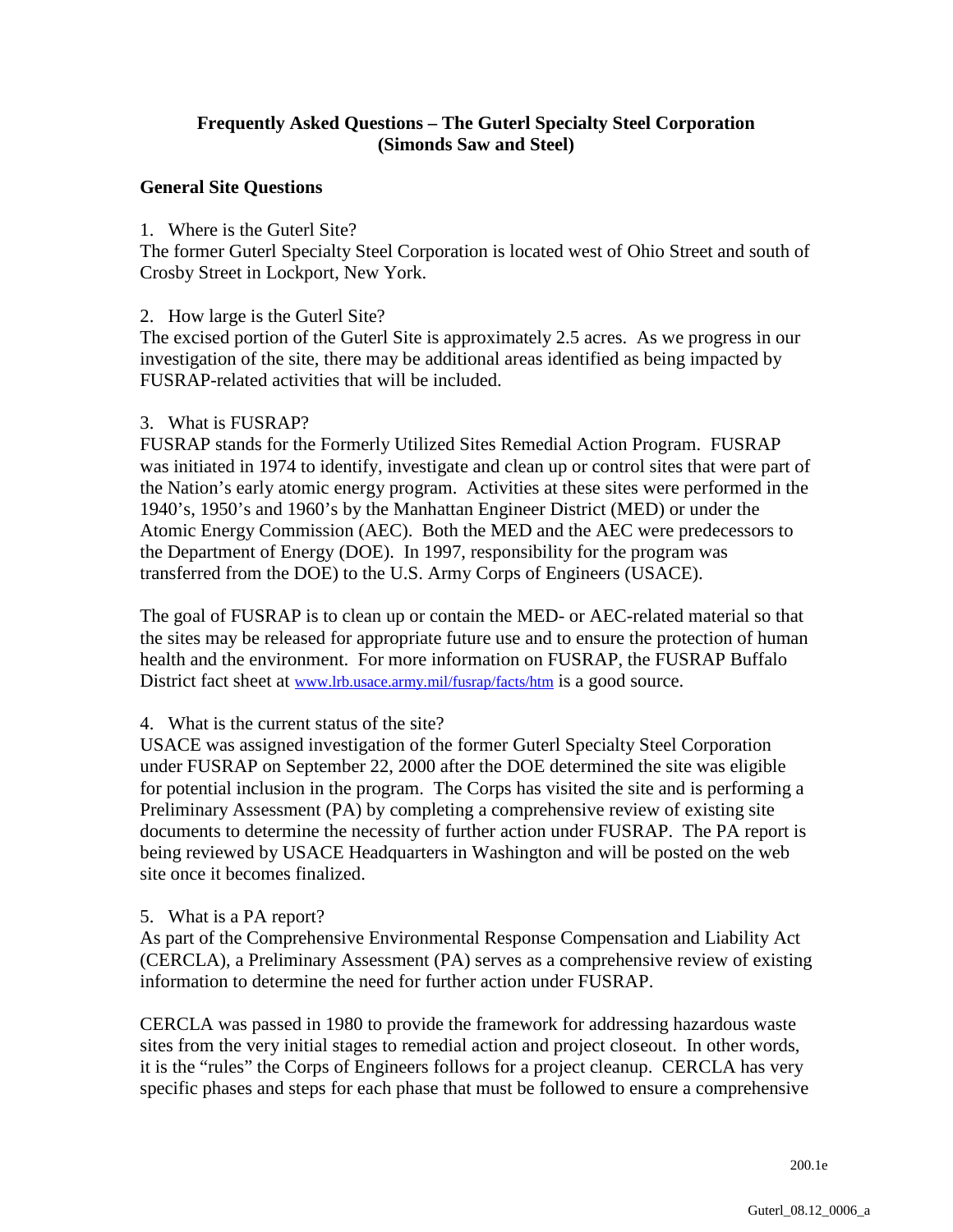cleanup and a site that will be safe for human health and the environment. For more information on CERCLA, please visit the Corps website at www.lrb.usace.army.mil/fusrap/facts.htm. Interested citizens can also call the Corps at 1-800- 833-6390 or write the Corps at: U.S. Army Corps of Engineers, Buffalo District, 1776 Niagara St, Buffalo, NY 14207 to request a copy of the CERCLA fact sheet.

6. What FUSRAP-related contaminants do you expect to find there?

The PA has identified those contaminants associated with the uranium and thorium roll milling process as the principal contaminants of concern. A remedial investigation has been recommended for the site for the purpose of determining the nature, extent and location of contamination.

### 7. How did the site become contaminated?

The former Simonds Saw and Steel Company performed rolling mill operations on uranium and thorium metal from 1948 to 1956. The company was under contract with the AEC to support the Nation's early atomic energy program.

8. Who else has owned the property?

The former Simonds Saw and Steel Company sold the property to Wallace and Murray, who then sold it to the Guterl Specialty Steel Corporation. In March 1984, Allegheny International (now known as Allegheny Ludlum Corporation) bought out the assets of the Guterl Specialty Steel Corporation. Alleghany Ludlum Corporation purchased the entire site with the exception of the areas of the site that had been used during the Manhattan MED activities for the AEC.

9. Is the site dangerous to Alleghany Ludlum Corporation workers or surrounding neighbors?

No. It is important to understand that the radioactive material that was milled at the site from 1948 to 1956 was shipped off the site at the time. Based upon our investigation so far, we believe that only trace amounts of the residual material is remaining. The areas where the MED activities occurred currently pose no risk to workers or neighbors because they are fenced off and no one from the general public has access to them.

10. Is there anything that is currently being done for former employees of Simonds

Specialty Steel who became sick from exposures received while working there? The DOE has initiated the Energy Employees Occupational Illness Compensation Program Act of 2000. For more information on this act, call the DOE Office of Worker Advocacy toll-free at 1-877-447-9756.

### 11. How can I learn more about the Guterl Site?

Interested citizens are encouraged to call the FUSRAP toll-free public access line at 1-800-833-6390 with any questions or concerns or visit the Guterl Site website at [www.lrb.usace.army.mil/fusrap.](http://www.lrb.usace.army.mil/fusrap) The website has many documents available for public viewing relating to the Guterl Site, including site fact sheets and the most recent report, the 1999 Radiological Survey prepared by the Oak Ridge Institute for Science and Education, which was prepared for the Department of Energy. FUSRAP also has an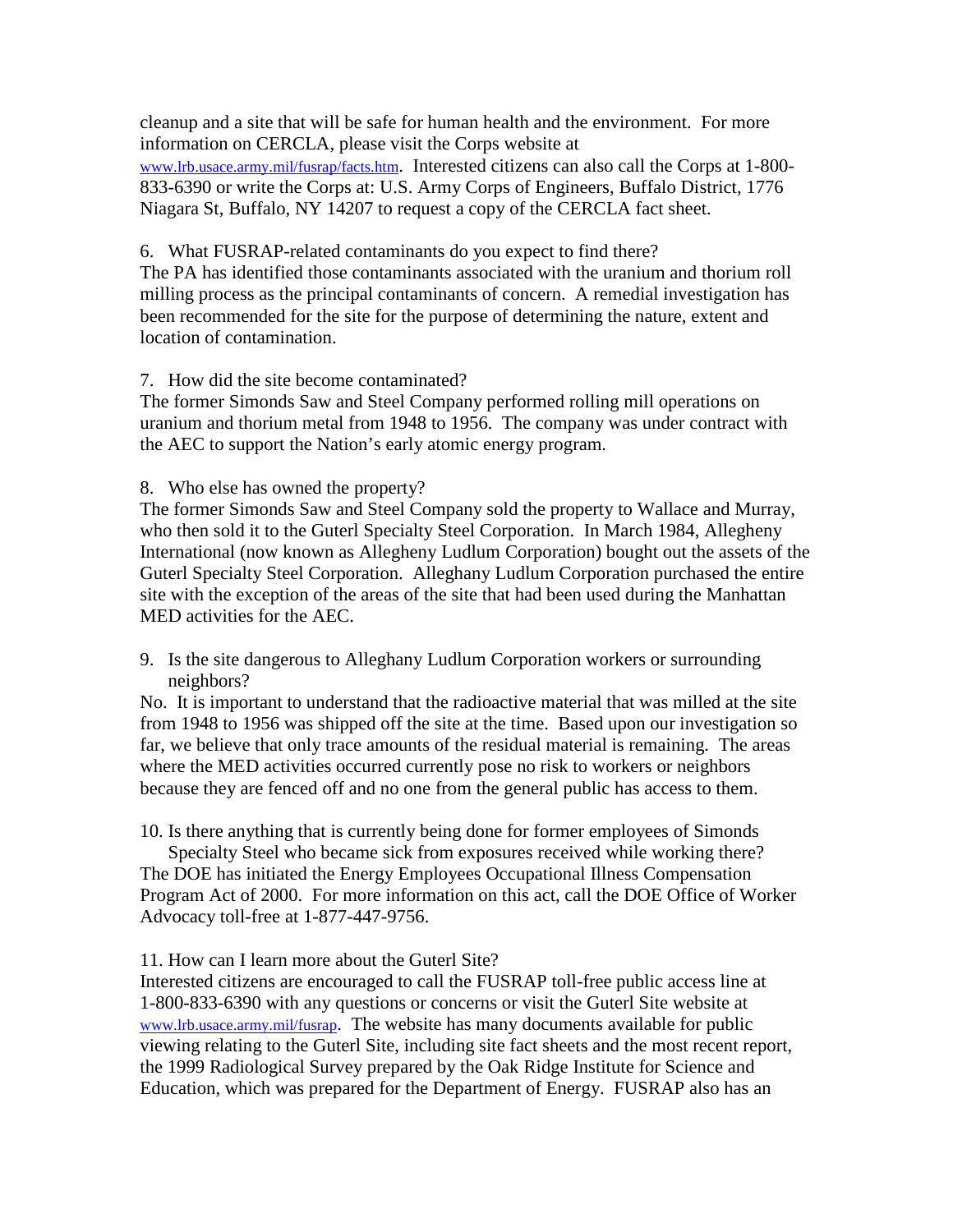e-mail address at  $fussap@usace.array.mit$ , and we can always be reached by mail at: U.S. Army Corps of Engineers, FUSRAP Public Information Center, 1776 Niagara St, Buffalo, NY 14207.

# **Specific Site Questions**

1. Where is the contamination located and what are the levels of the contamination? The Corps has visited the site and is performing a PA report by completing a comprehensive review of existing site documents to determine the necessity of further action under FUSRAP. The PA report has recommended that a Remedial Investigation (RI) be performed as the next step of the CERCLA process. The RI will address the sitespecific questions regarding the nature, extent and location of FUSRAP related contamination. The PA is currently being reviewed by USACE Headquarters in Washington and will be posted on the web site once it becomes finalized.

2. There was a pump house located across the canal that was used during the MED activities. Is that going to be included in your investigation?

The Corps acknowledges that there are some areas (including the pump house) that may need to be investigated. We are committed to doing a comprehensive evaluation of potentially contaminated areas.

3. Has there been any cleanup at the site since the 1950's?

In 1958, the AEC performed a radiological survey to determine the need for remedial action at the site. Decontamination procedures followed and a second survey was completed verifying the success of these efforts according to then current guidelines.

4. If I or someone I know used to work at the site in the 1940's and 1950's and have information to share, who should be contacted?

If anyone knows about activities at the site that went on during the years Simonds Saw and Steel had a contract with the AEC (1948-1956), the Corps would be interested in conducting a brief interview with him or her. Please call the FUSRAP toll-free public access line at 1-800-833-6390, e-mail us at fusrap@usace.army.mil or write to us at: U.S. Army Corps of Engineers, FUSRAP Public Information Center, 1776 Niagara St, Buffalo, NY 14207. First-hand accounts of activities at the site will help us to characterize the site in further detail.

5. Is the Corps going to address chemical contamination at the site as well? A letter from the DOE to the Corps states that "contaminants of concern from MED and AEC activities (at the site) might include industrial chemicals…and radioactive substances." If, through our research, it is determined that the chemical contamination at the site resulted from MED activities, then the Corps will address that issue. A copy of the letter can be found in the 'documents' section of the Guterl website.

6. What other agencies are involved in the investigation of the site? Who could I contact from those agencies if I had any questions?